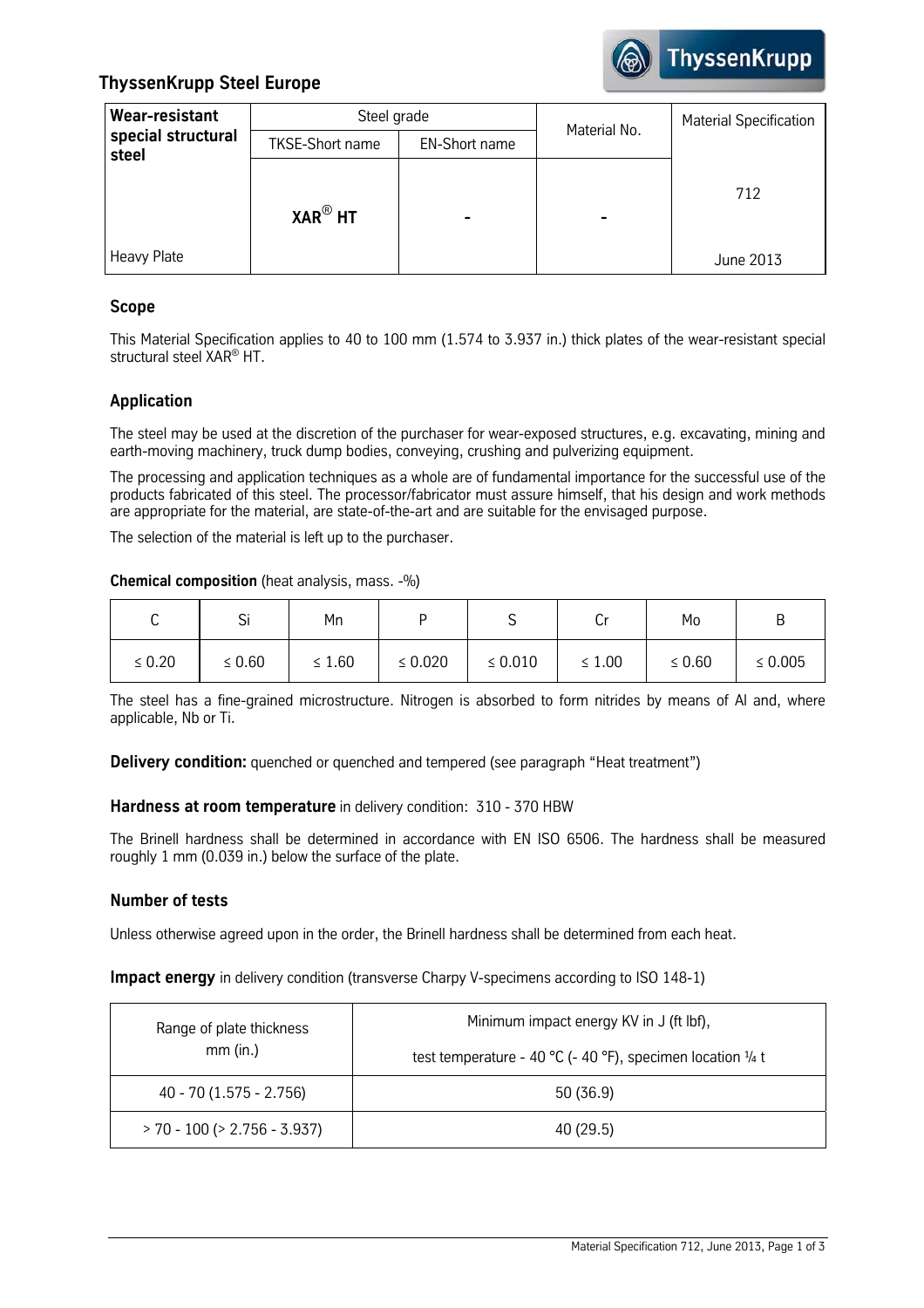**Typical mechanical properties** in delivery condition (transverse specimens according to EN ISO 6892-1, method B, values not guaranteed)

| Plate thickness<br>$mm$ (in.)      | Yield strength $R_{\text{eH}}$ <sup>*</sup><br>MPa (ksi) $1$ | Tensile strength $Rm$<br>MPa (ksi) $1$ | Elongation at fracture A<br>% |
|------------------------------------|--------------------------------------------------------------|----------------------------------------|-------------------------------|
| 40 - 70 (1.574 - 2.756)            | 960 (139.2)                                                  | 1000 (145.0)                           | 14                            |
| $> 70 - 100$ ( $> 2.756 - 3.937$ ) | 900 (130.5)                                                  | 960 (139.2)                            | 14                            |

\*) If continuous yielding occurs, the yield strength is determined as  $R_{n0,2}$ 

<sup>1)</sup>  $1MPa = 1 N/mm^2 (1 ksi = 10^3 lbf/in^2)$ 

#### **General processing information**

Prior to any processing, it is advisable to make use of the information available from the steel producer in order to draw on that experience for the processing.

The following information can deal with only a few essential points. The recommendations given in STAHL-EISEN-Werkstoffblatt 088 (Weldable fine-grained structural steels, guidelines for processing, in particular for welding) correspondingly apply to this steel as well.

Recommendations for welding are also given in EN 1011 part 1 and part 2 - Welding, Recommendation for welding of metallic materials -.

It is left to the discretion of the processor/fabricator to decide which of the familiar precautions must be adopted to avoid cracking during thermal cutting and welding under the prevailing construction and fabrication conditions.

## **Cold forming**

The products made of this steel are suitable for cold bending provided, that consideration is given to the high hardness. The formability of steel decreases with increasing hardness. This has to be kept in mind when forming. The forming must take place at a slow and steady rate, the cut edges must be deburred and the plates heated, if necessary, prior to the forming.

#### **Machinability**

In spite of its high wear resistance, the steel exhibits good machinability if sufficiently heavy machine-tools and sharp carbide-tipped tools are used. The feed rate and cutting speed have to be adjusted to the high hardness of the material.

#### **Heat treatment**

Plates of the XAR® HT grade receive the required properties as a result of austenitizing and follow-on quenching in special facilities and, where applicable, tempering below  $A_{c1}$ . Direct quenching after hot-rolling is considered equivalent to conventional quenching. The heat treatment depends on the chemical composition and the product thickness. To avoid hardness losses, the steel must not be heated above 250 °C (482 °F).

## **Thermal cutting**

Preferably the flame-cutting process is used.

If the thickness of the workpiece is > 40 mm (1.574 in.), preheating of a 100 mm (3.937 in.) zone to about 150 °C (302 °F) is considered to be in the interest of cold cracking resistance.

If the workpiece temperature is below +5  $^{\circ}$ C (+ 41  $^{\circ}$ F), or the cut edges are to be cold formed in the course of further processing, preheating to about 150 °C (302 °F) should also be considered in the interest of cold cracking resistance.